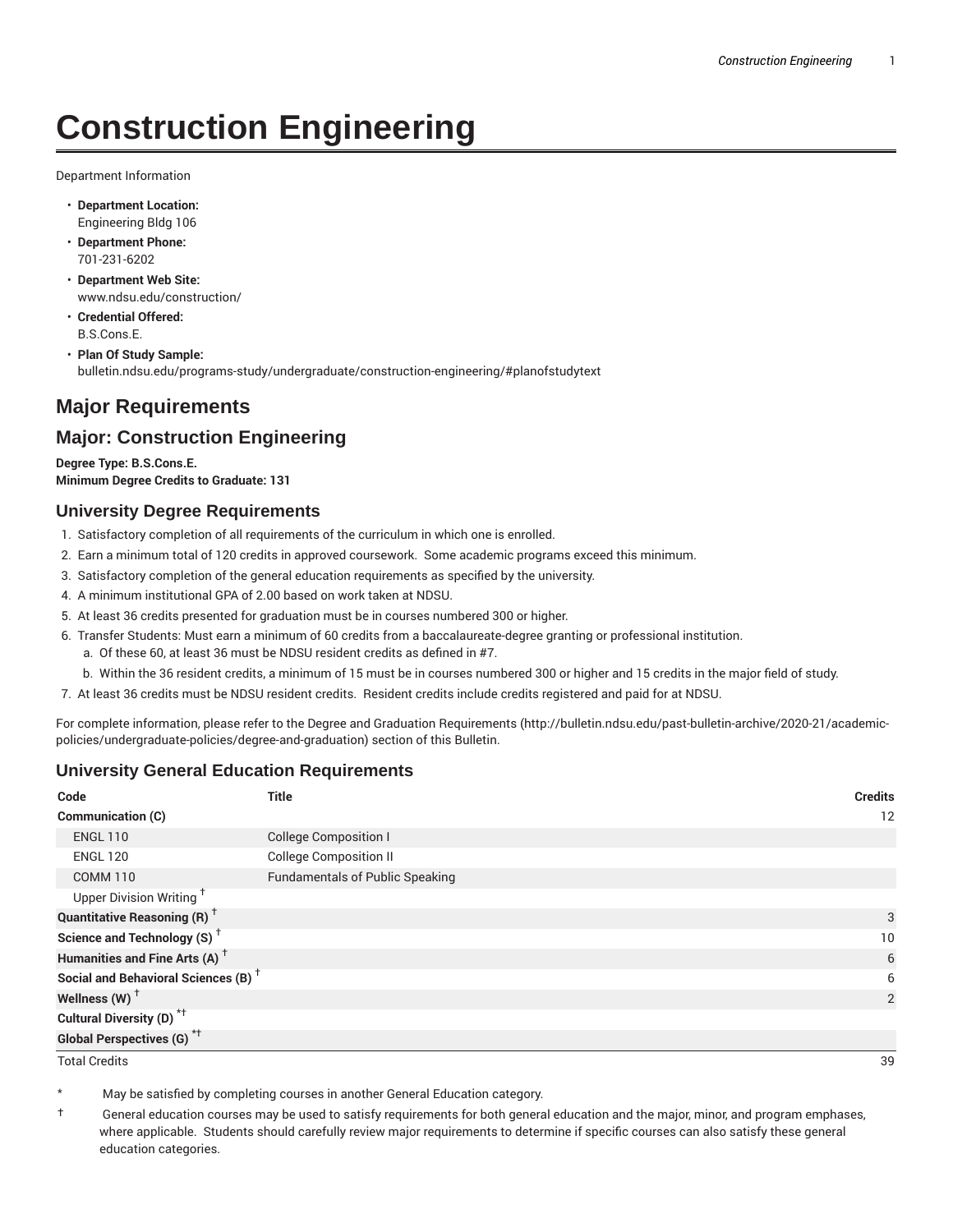• A list of university approved general education courses and administrative policies are available here (http://bulletin.ndsu.edu/past-bulletinarchive/2020-21/academic-policies/undergraduate-policies/general-education/#genedcoursestext).

## **major requirements**

| Code                                                        | <b>Title</b>                                                                  | <b>Credits</b>            |
|-------------------------------------------------------------|-------------------------------------------------------------------------------|---------------------------|
| <b>Construction Engineering Core Requirements</b>           |                                                                               |                           |
| <b>CM&amp;E111</b>                                          | Introduction to Construction Management and Engineering                       | $\mathbf{1}$              |
| <b>CM&amp;E 200</b>                                         | <b>Construction Documents and Codes</b>                                       | 3                         |
| <b>CM&amp;E 204</b>                                         | <b>Construction Surveying</b>                                                 | 3                         |
| <b>CM&amp;E 212</b>                                         | <b>Construction Graphic Communications</b>                                    | 3                         |
| <b>CM&amp;E 240</b>                                         | <b>Financial Cost Concepts for Construction Managers</b>                      | $\ensuremath{\mathsf{3}}$ |
| CM&E 301                                                    | <b>Construction Technology and Equipment</b>                                  | 3                         |
| <b>CM&amp;E 305</b>                                         | <b>Pre-Construction Management</b>                                            | 3                         |
| CM&E 315                                                    | Specifications and Contracts                                                  | 3                         |
| <b>CM&amp;E 380</b>                                         | <b>Construction Estimating: Quantities and Costs</b>                          | 3                         |
| <b>CM&amp;E 403</b>                                         | Scheduling and Project Control                                                | 3                         |
| <b>CM&amp;E 405</b>                                         | <b>Construction Support Operations</b>                                        | $\ensuremath{\mathsf{3}}$ |
| <b>CM&amp;E 489</b>                                         | <b>Construction Design Capstone</b>                                           | 3                         |
| <b>CE Courses:</b>                                          |                                                                               |                           |
| CE 303                                                      | <b>Civil Engineering Materials</b>                                            | 3                         |
| & 303L                                                      | and Civil Engineering Materials Laboratory                                    |                           |
| <b>CE 309</b>                                               | <b>Fluid Mechanics</b>                                                        | $\sqrt{3}$                |
| CE 316                                                      | Soil Mechanics                                                                | 3                         |
| <b>CE 343</b>                                               | <b>Structural Engineering and Analysis</b>                                    | 4                         |
| CE 400 Level Courses: Select 12 credits from the following: |                                                                               | 12                        |
| <b>CM&amp;E 465</b>                                         | <b>Bridge Engineering and Management</b>                                      |                           |
| <b>CM&amp;E 475</b>                                         | Design of Site Erosion Control                                                |                           |
| <b>CE 404</b>                                               | <b>Reinforced Concrete</b>                                                    |                           |
| <b>CE 408</b>                                               | Water Resources and Supply                                                    |                           |
| CE 411                                                      | Design of Pre-stressed Concrete                                               |                           |
| <b>CE 417</b>                                               | Slope Stability and Retaining Walls                                           |                           |
| <b>CE 419</b>                                               | Pavement Design                                                               |                           |
| <b>CE 421</b>                                               | Open Channel Flow                                                             |                           |
| <b>CE 430</b>                                               | Timber and Form Design                                                        |                           |
| <b>CE 441</b>                                               | <b>Finite Element Analysis</b>                                                |                           |
| <b>CE 444</b>                                               | <b>Structural Steel Design</b>                                                |                           |
| CE 461                                                      | <b>Foundation Engineering</b>                                                 |                           |
| <b>CE 462</b>                                               | Designing with Geosynthetics                                                  |                           |
| <b>CE 478</b>                                               | <b>Water Quality Management</b>                                               |                           |
| ME Courses Required:                                        |                                                                               |                           |
| <b>ME 221</b>                                               | <b>Engineering Mechanics I</b>                                                | 3                         |
| <b>ME 222</b>                                               | <b>Engineering Mechanics II</b>                                               | 3                         |
| <b>ME 223</b>                                               | <b>Mechanics of Materials</b>                                                 | 3                         |
| Math Courses Required:                                      |                                                                               |                           |
| <b>MATH 128</b>                                             | Introduction to Linear Algebra                                                | 1                         |
| <b>MATH 165</b>                                             | Calculus I (May satisfy general education category R)                         | 4                         |
| <b>MATH 166</b>                                             | Calculus II                                                                   | 4                         |
| <b>MATH 259</b>                                             | <b>Multivariate Calculus</b>                                                  | 3                         |
| <b>MATH 266</b>                                             | Introduction to Differential Equations                                        | 3                         |
| <b>Additional Courses:</b>                                  |                                                                               |                           |
| <b>BUSN 431</b>                                             | Business Law I-Contracts, Property and Torts                                  | 3                         |
| <b>CHEM 121</b>                                             | <b>General Chemistry I</b>                                                    | $\overline{4}$            |
| & 121L                                                      | and General Chemistry I Laboratory (May satisfy general education category S) |                           |